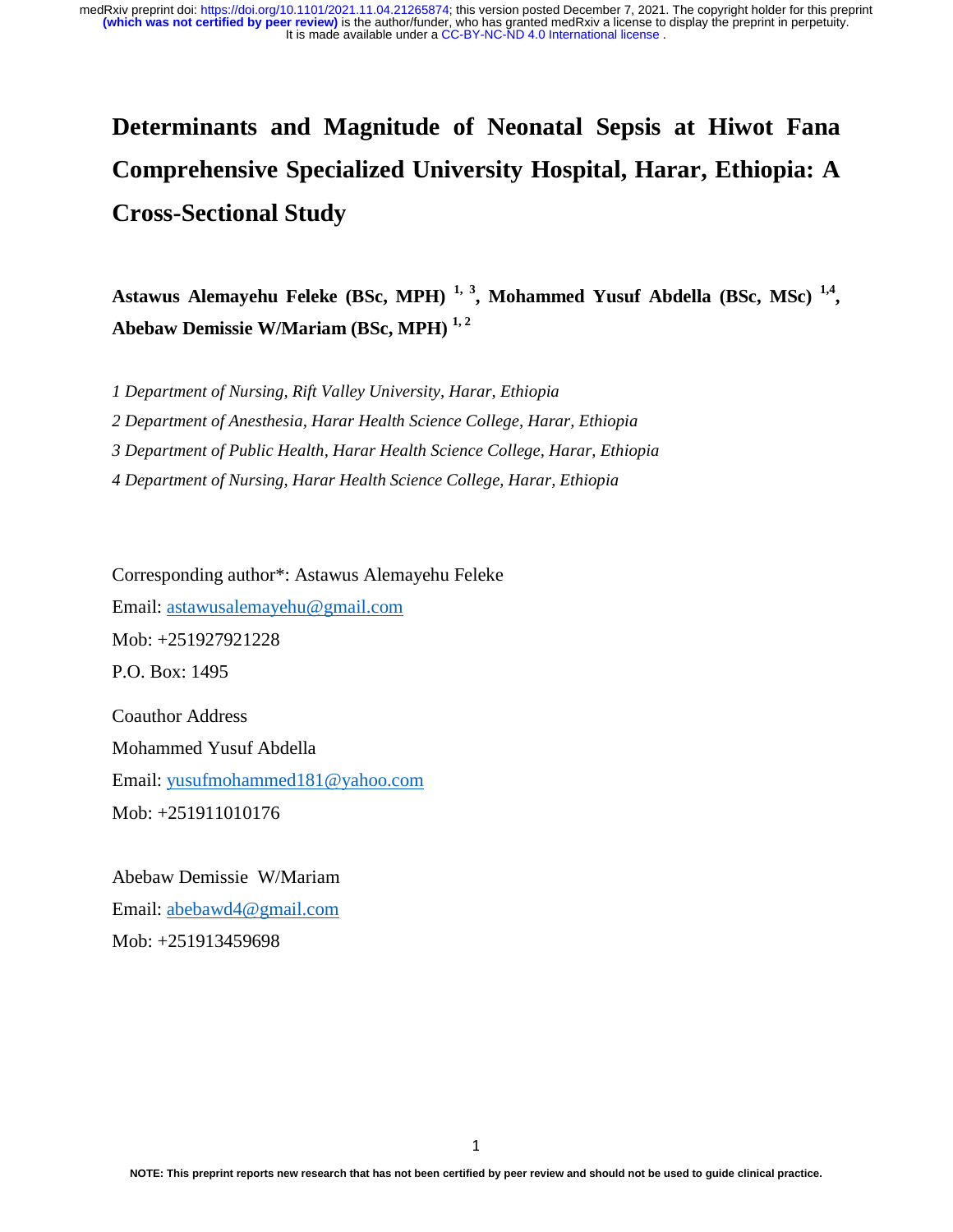## **Abstract**

**Introduction**: Neonatal sepsis is a serious blood bacterial infection in neonates at the age of equal to or less than 28 days of life, and it's still the major significant cause of death and longterm morbidity in developing countries. Therefore, this study has assessed the prevalence and related factors with neonatal sepsis among new born admitted to the neonatal intensive care unit at Hiwot Fana Comprehensive Specialized University Hospital, Harar, Ethiopia.

**Methods**: An institutional based retrospective cross-sectional study design was conducted among 386 neonates admitted to NICU from September 2017 to August 2019 G.C. A systematic random sampling method was used. Data was analyzed using SPSS V.26. Descriptive summary statistics was done. Bivariate analysis was computed to identify association between dependent and independent variables. Multivariate analysis was used to control possible confounder variables and variables with p-value  $\langle 0.05 \rangle$  were declared as having statistically significant association.

**Result**: The prevalence of neonatal sepsis was 53.1% and 59.5% were males. Among the total neonates who had sepsis, 67.8% had early neonatal sepsis. Among neonatal factors, preterm neonates (AOR: 8.1, 95%CI: 2.1, 31.2), birth asphyxia (AOR: 4.7, 95%CI: 1.6, 13.6); and among maternal factors, urban residence (AOR: 0.26, 95%CI: 0.1, 0.5), ANC attendance (AOR: 0.32, 95%CI: 0.2, 0.6), SVD (AOR: 0.047, 95%CI: 0.01, 0.2), Maternal antibiotic use (AOR: 0.39; 95%CI: 0.2, 0.8), duration of rupture of membrane < 12 hours (AOR: 0.11; 95%CI: 0.05, 0.2) were found to have significant association with neonatal sepsis.

**Conclusion**: Overall, the magnitude of neonatal sepsis was high. Being preterm, low birth weight and having birth asphyxia were found to significantly increase the odds of neonatal sepsis. Urban residence, having ANC follow up, giving birth by SVD and CS, history of antibiotic use and having rupture of membrane < 18 hours were found to significantly decrease the odds of neonatal sepsis.

**Key words:** Neonatal Sepsis, Intensive Care Unit, Harar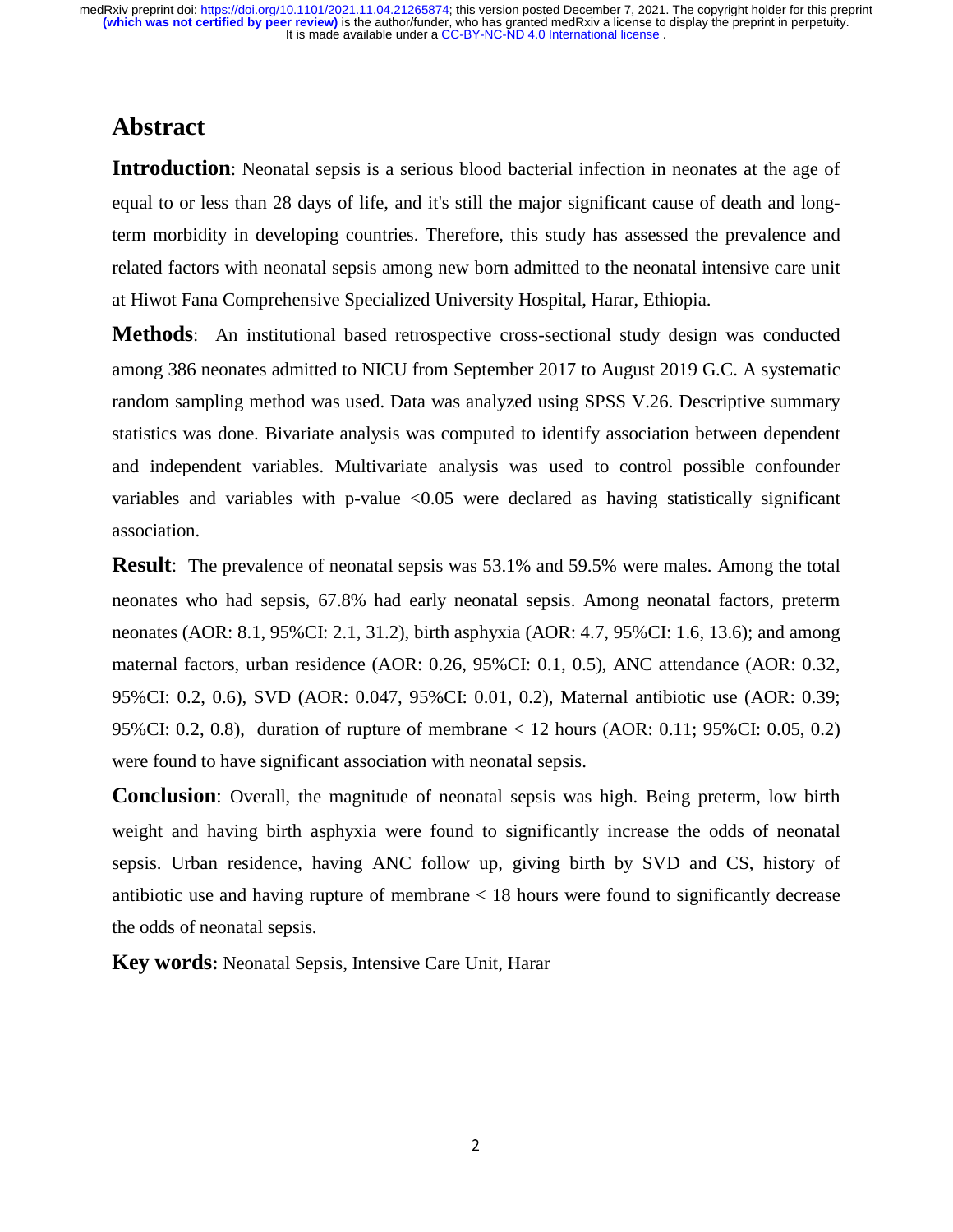## **Introduction**

Sepsis is a systemic inflammatory reaction syndrome that occurs as a result of a suspected or confirmed infection. A dysregulated host response to infection causes a life-threatening organ failure. It's also a prevalent last pathway to death from numerous infectious diseases around the world.  $1-3$  Neonatal sepsis is a serious blood bacterial infection in neonates at the age of equal to or less than 28 days of life, and it's still the major significant cause of death and long-term morbidity in developing countries.<sup>4, 5</sup>

Globally, an estimated 1.3 to 3.9 million annual neonatal sepsis cases and 400 000 to 700 000 annual deaths worldwide. About 6,700 newborns die every day.<sup>6</sup> Among hospital-born infants, hospital-acquired infections account for an estimated 4% to 56% of all deaths in the neonatal period. Among these,  $84\%$  of deaths are preventable.<sup>5,7</sup>

Developing countries accounted for around 85.0 % of sepsis and deaths worldwide. Annually, an estimate of 5.29 to 8.73 million DALYs are lost due to neonatal sepsis in SSA countries.<sup>8, 9</sup>

The neonatal mortality rate in Ethiopia was 33 deaths per 1000 live births and the major causes of death in neonates are neonatal infections.10-12 Studies conducted in different parts of Ethiopia from 2015 – 2019 showed that the magnitude of neonatal sepsis ranged from 33.8-78% (33.8% in Wolayita, 64.8% in Gondar, 76.8% in Mekele, 77.8% in Shashamane, and 78.3% in Arba Minch).  $13-17$  The main significant factors associated with neonatal sepsis were maternal factors, (meconium stained amniotic fluid  $^{18, 19}$ , UTI during pregnancy  $^{12, 14, 15, 18, 19}$ , Place of delivery  $^{14}$ , <sup>15, 20</sup>, Antenatal follow up <sup>19, 20</sup>, and PROM <sup>12, 15, 17, 20, <sup>21</sup>) and neonatal factors (birth weight <sup>12, 17,</sup></sup>  $18$ , and APGAR score  $17, 19, 21$ ).

As indicated by many studies conducted in different parts of Ethiopia, the magnitude of neonatal sepsis varies geographically. Thus, there is a need to perform periodic assessment of the problem in each location. In addition, in order to achieve the SDG goal of reducing neonatal mortality in Ethiopia, identifying factors contributing to neonatal sepsis is of paramount importance. There have been no studies in the research area that have investigated the magnitude and variables related with newborn sepsis to our knowledge. Thus, the prevalence of newborn sepsis and the factors that contribute to it have been investigated in this study among neonates admitted to the NICU at Hiwot Fana Comprehensive Specialized University Hospital.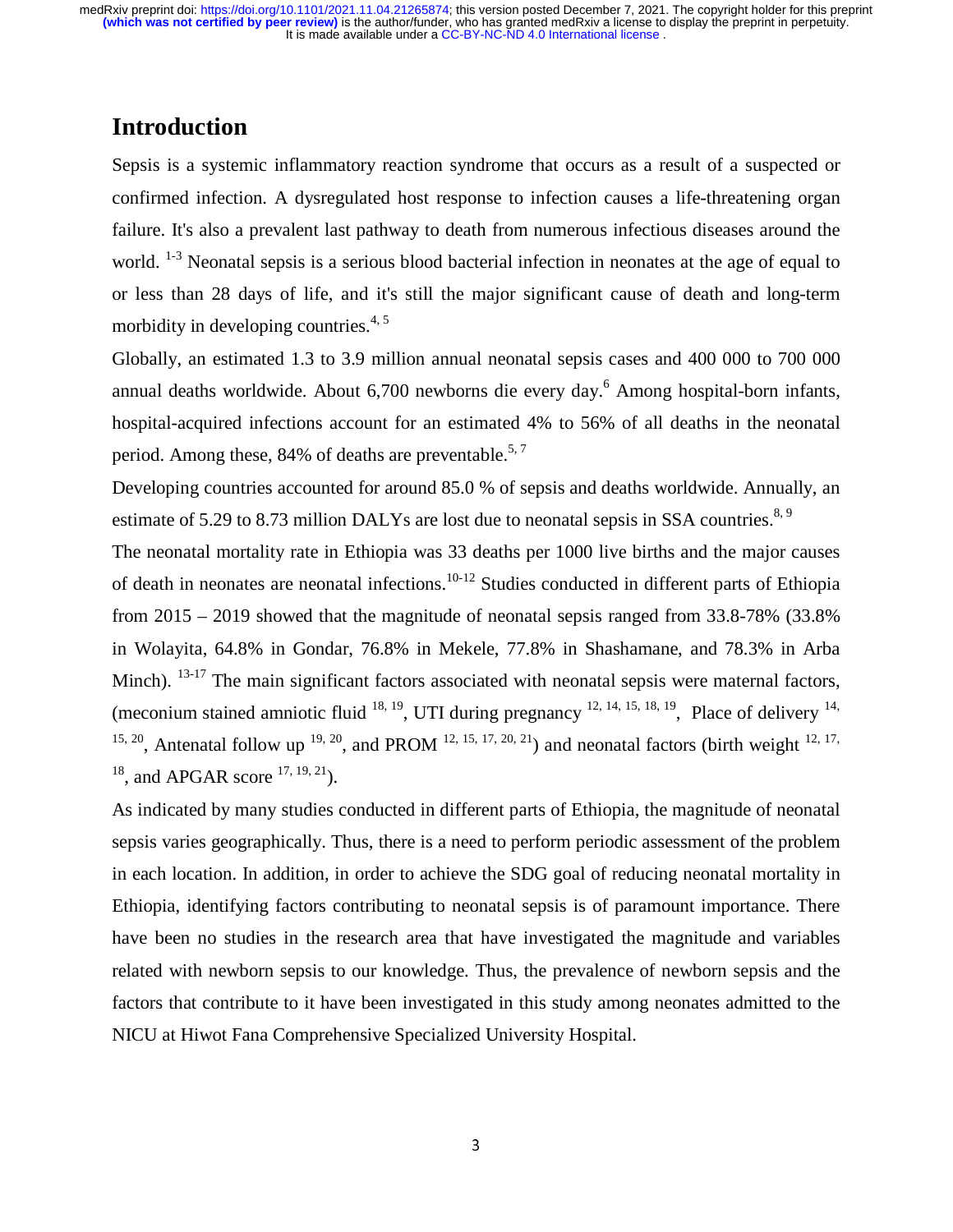## **Method and Materials**

## **Study area and period**

The study was conducted in Hiwot Fana Comprehensive Specialized University Hospital, which is located in Harar town, 526 km from Addis Ababa, the capital city of Ethiopia. Harar is one of the most popular historical towns. HFCSUH is a specialized university hospital established in 2006 and providing service to more than 5 million people in the catchment area. Currently, it is the only teaching and referral hospital in Harar city. Annually, around 1400 neonates are admitted to the NICU of HFCSUH.

### **Study design**

An institutional based retrospective cross-sectional study design was conducted.

### **Source and study population**

The source populations for the study were all neonates who were admitted and treated at the HFCSUH from September 2017 to August 2019 G.C. The study population was selected using systematic random sampling.

### **Eligibility criteria**

All neonates' cards and age equal to or less than 28 days who were admitted to the NICU of HFCSUH were included and neonates' cards with incomplete information were excluded.

## **Sample size determination**

A single population proportion formula was used to calculate the required sample size with the assumption of taking 95% confidence interval (CI), 5% marginal error and taking a proportion of 64.8 % from research done in Gondar,  $2019$ .<sup>14</sup>

$$
n = \left(\frac{\alpha \alpha}{2}\right)^2 \times P(1 - p)/(0.05)^2
$$
  

$$
n = (1.96)^2 \times 0.648(1 - 0.648)/(0.05)^2 \approx 351
$$

Where:  $n =$  required sample size;  $z =$  the standard normal deviation at 95% confidence interval=1.96;  $p =$  prevalence of neonatal sepsis 64.8% (0.648);  $d =$  margin of error 5% (0.05), by adding 10% (35.1) for non-response rate. Then, the total sample size to assess the prevalence of Neonatal Sepsis and associated factors was 386.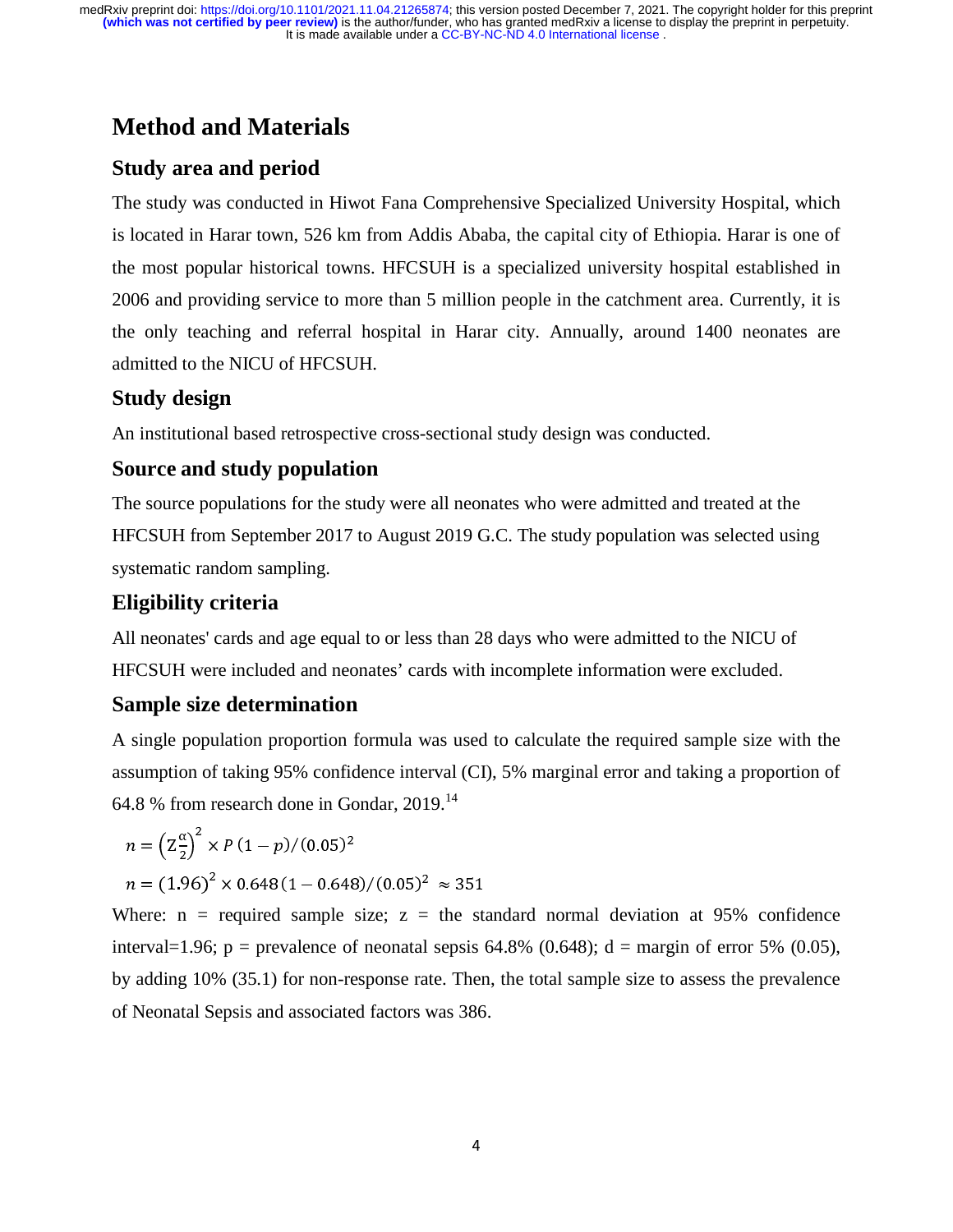#### **Sampling technique and procedure**

List of two year admitted neonates were taken from the database and K value was calculated as,  $K=N/n \rightarrow 2600/386=7$  and sample were selected using systematic random sampling method by<br>example integral association to the movitorian ander. Then the first number was selected by every  $k<sup>th</sup>$  interval according to the registration order. Then the first number was selected by lottery method. So, every 7 intervals were selected until the completion of sample size. Incomplete sample was dropped out and replacement was done for it.

#### **Measurement**

#### **Study Variables**

The dependent variable was neonatal sepsis and the independent variables included sociodemographic characteristics, maternal, and neonatal factors.

#### **Data collection tools**

After reviewing relevant literature, a semi structured data extraction tool was developed to obtain information on sociodemographic characteristics (age, sex, residence, and place of delivery); maternal factors (parity, mode of delivery, maternal diseases, maternal age, history of UTI, ANC follow-up, history of maternal fever , history of foul smelling liquor, history of chorioamniotis, meconium stained amniotic fluid, history of PROM, duration of rupture of membrane, duration of labor, and previous maternal use of medication); and Neonatal variables (birth weight, gestational age, birth asphyxia, and APGAR score).

#### **Data processing and analysis**

After the data was extracted from the card into the extraction sheet, it was checked manually for completeness and inconsistency. Then the data was coded and entered into Epidata v.3 and transported to SPSS version 24.0 for analysis. To describe the data, summary statistics were done. Bivariate regression analysis was used with a p-value <0.25 to check the existence of an association between each independent variable with the outcome variable. A multivariate logistic regression model was used to adjust the effects of possible cofounders on the outcome variable. Variables with a P-value < 0.05 were declared as having a statistically significant association.

#### **Data Quality Assurance**

First, a data extraction tool was prepared in English. Before starting the actual data collection, the quality of the data was assured by pre-testing the data extraction tool on a 10% of the total sample in Dilchora hospital, Dire Dawa. Training was given for data collectors for one day. On a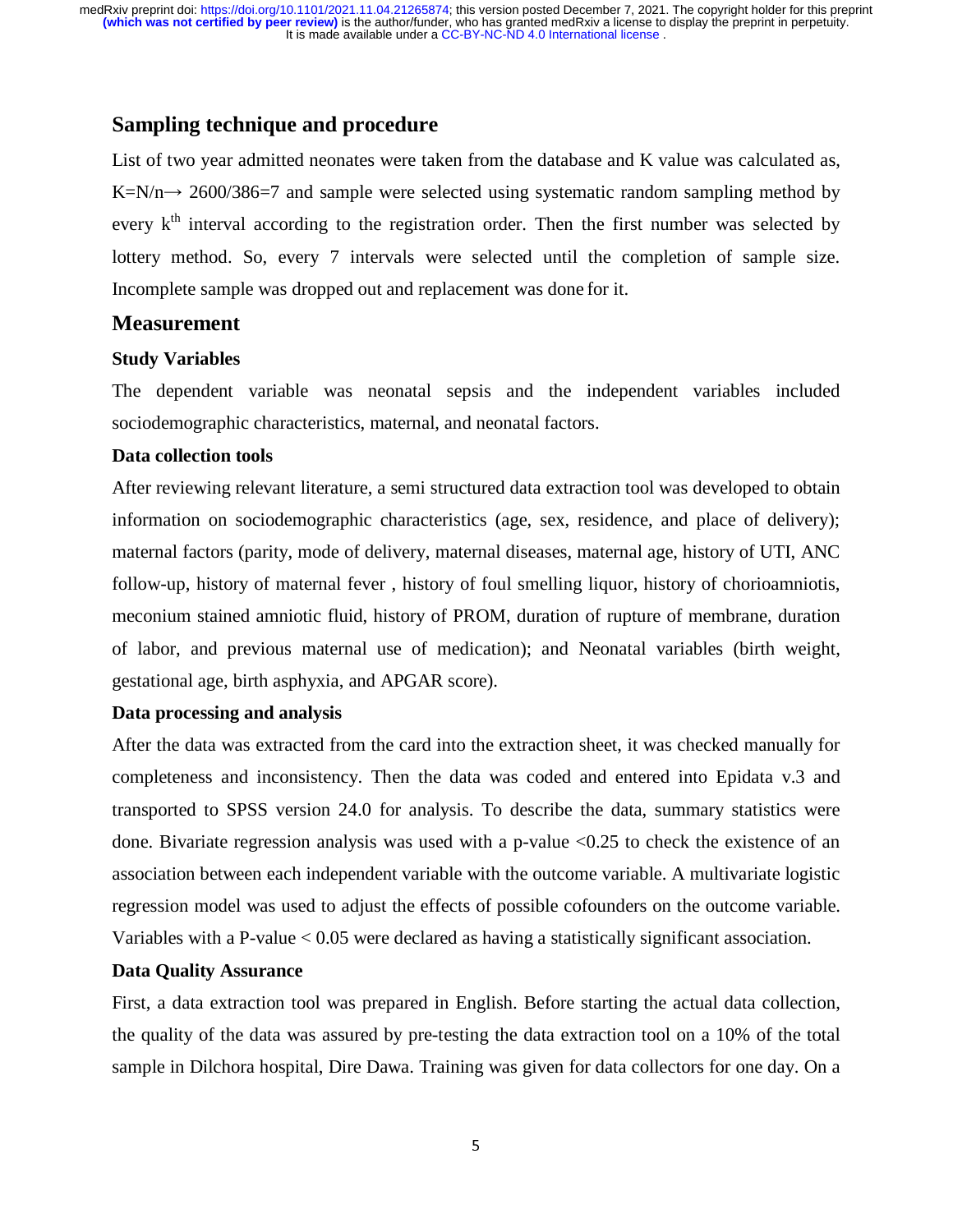daily basis, the collected data was reviewed by supervisors and authors to check for completeness and consistency before data entry.

### **Operational definitions**

**Inborn:** Neonate who was born in the maternity ward of HFCSUH and admitted to the NICU of HFCSUH.

**Out born:** Those neonates born outside of HFCSUH and admitted to the NICU of HFCSUH.

## **Result**

### **Sociodemographic characteristics of neonate and mothers**

A total of 386 neonate cards were reviewed, which is a 100% response rate. The majority of the mothers' age ranged between  $20 - 29$  years. Regarding residence, 64.8% and 35.2% of mothers were from rural and urban, respectively. Out of 386, the majority, 234 (60.6%) of them were male. Regarding their age, the vast majority,  $90.4\%$ , were  $0 - 7$  days (Table 1).

Table 1: Sociodemographic characteristics of study participants in Hiwot Fana Comprehensive Specialized University Hospital, Harar, eastern Ethiopia, 2021

|                  | Sociodemographic variables | Frequency $(\% )$ |  |  |
|------------------|----------------------------|-------------------|--|--|
| Age of mother    | < 19                       | 23 (6%)           |  |  |
|                  | $20 - 24$                  | 129 (33.4%)       |  |  |
|                  | $25 - 29$                  | 167 (43.3%)       |  |  |
|                  | $30 - 34$                  | $17(4.4\%)$       |  |  |
|                  | > 35                       | 50 (13%)          |  |  |
| <b>Residence</b> | Urban                      | 136 (35.2%)       |  |  |
|                  | Rural                      | 250 (64.8%)       |  |  |
| Age of neonate   | $0 - 7$ days               | 349 (90.4%)       |  |  |
|                  | $8-28$ days                | 37 (9.6%)         |  |  |
| Sex of neonate   | Male                       | 234 (60.6%)       |  |  |
|                  | Female                     | 152 (39.4%)       |  |  |

#### **Maternal and neonatal health related characteristics**

Out of 386 mothers of neonates, 228 (59.1%) of them had attended ANC during their pregnancy and 210 (54.4%) had a history of UTI. Of the total neonates, 233 (60.4%) of them were born in hospital. Most, 233 (60.4%) of them were born with SVD, and 270 (69%) of them were born at term. Regarding the duration of labour majority, 258 (66.3%) of neonates were born within less than 12 hours from the onset of labour. Among the total neonates, 235 (60.9%) were born with a weight of 2.5kg – 4kg. The initial assessment of neonates at birth indicated that the majority, 206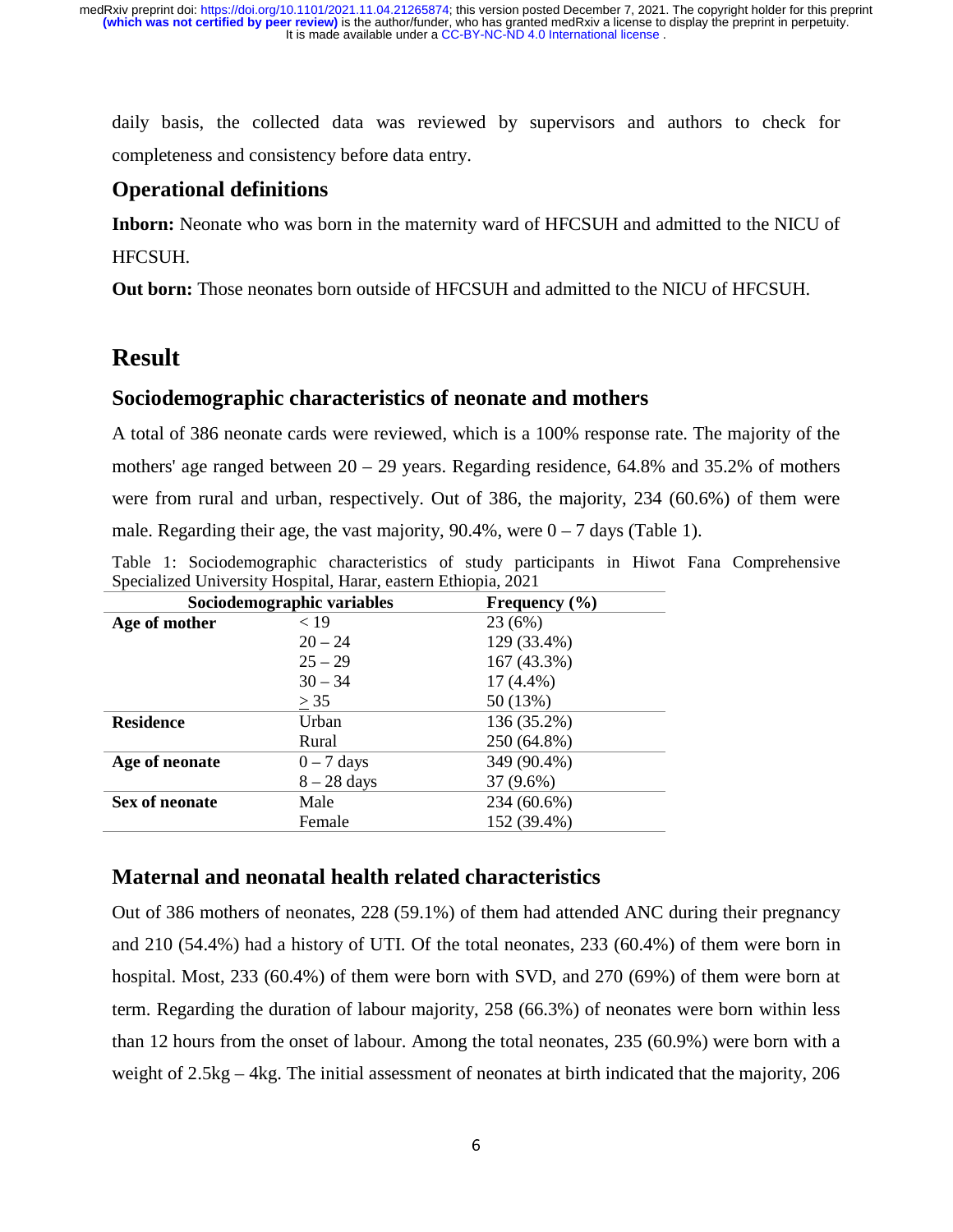$(53.4%)$  of them had  $< 7$  APGAR score, while 242  $(62.7%)$  and 104  $(26.9%)$  of them had birth

asphyxia and meconium-stained amniotic fluid, respectively (Table 2).

Table 2: Maternal and neonatal health related factors among neonates admitted at Hiwot Fana Comprehensive Specialized University Hospital, Harar, eastern Ethiopia, 2021

| <b>Maternal and Neonatal Health Related Factors</b> |                  | Frequency (%) |
|-----------------------------------------------------|------------------|---------------|
| <b>ANC</b> history                                  | Yes              | 250 (64.8%)   |
|                                                     | N <sub>o</sub>   | 136 (35.2%)   |
| Maternal fever history                              | Yes              | 58 (15%)      |
|                                                     | N <sub>o</sub>   | 328 (85%)     |
| History of UTI                                      | Yes              | 169 (43.8%)   |
|                                                     | N <sub>o</sub>   | 217 (56.2%)   |
| History of foul-smelling liquor                     | Yes              | 46 (11.9%)    |
|                                                     | No               | 340 (88.1%)   |
| History of chorioamniotis                           | Yes              | 52 (13.5%)    |
|                                                     | N <sub>o</sub>   | 334 (86.5%)   |
| <b>History of PROM</b>                              | Yes              | 52 (13.5%)    |
|                                                     | No               | 334 (86.5%)   |
| Duration of rupture of membrane                     | $<$ 12 hours     | 197 (51%)     |
|                                                     | $12 - 17$ hours  | 94 (24.4%)    |
|                                                     | $> 18$ hours     | 95 (24.6%)    |
| Parity                                              | Primigravida     | 164 (42.5%)   |
|                                                     | Multigravida     | 222 (57.5%)   |
| Place of delivery                                   | In born          | 233 (60.4%)   |
|                                                     | Out born         | 153 (39.6%)   |
| Mode of delivery                                    | <b>SVD</b>       | 229 (59.3%)   |
|                                                     | Cesarean section | 135 (35%)     |
|                                                     | Instrumental     | 22 (5.7%)     |
| <b>Duration of Labour</b>                           | $<$ 12 hours     | 256 (66.3%)   |
|                                                     | $12 - 24$ hours  | 100 (25.9%)   |
|                                                     | $>$ 24 hours     | 30 (7.8%)     |
| Maternal Antibiotic use                             | Yes              | 74 (19.2%)    |
|                                                     | No               | 312 (80.8%)   |
| Birth weight                                        | $< 2.5$ kg       | 150 (38.9%)   |
|                                                     | $2.5$ kg $-4$ kg | 213 (55.2%)   |
|                                                     | > 4kg            | 23 (6%)       |
| Gestational age                                     | $<$ 37 weeks     | 138 (35.8%)   |
|                                                     | $37 - 42$ weeks  | 231 (59.8%)   |
|                                                     | $>42$ weeks      | $17(4.4\%)$   |
| Meconium stained amniotic fluid                     | Yes              | 104 (26.9%)   |
|                                                     | N <sub>o</sub>   | 282 (73.1%)   |
| <b>APGAR</b> score                                  | $< 7$ score      | 209 (54.1%)   |
|                                                     | $> 7$ score      | 177 (45.9%)   |
| Birth Asphyxia                                      | Yes              | 237 (61.4%)   |
|                                                     | N <sub>o</sub>   | 149 (38.6%)   |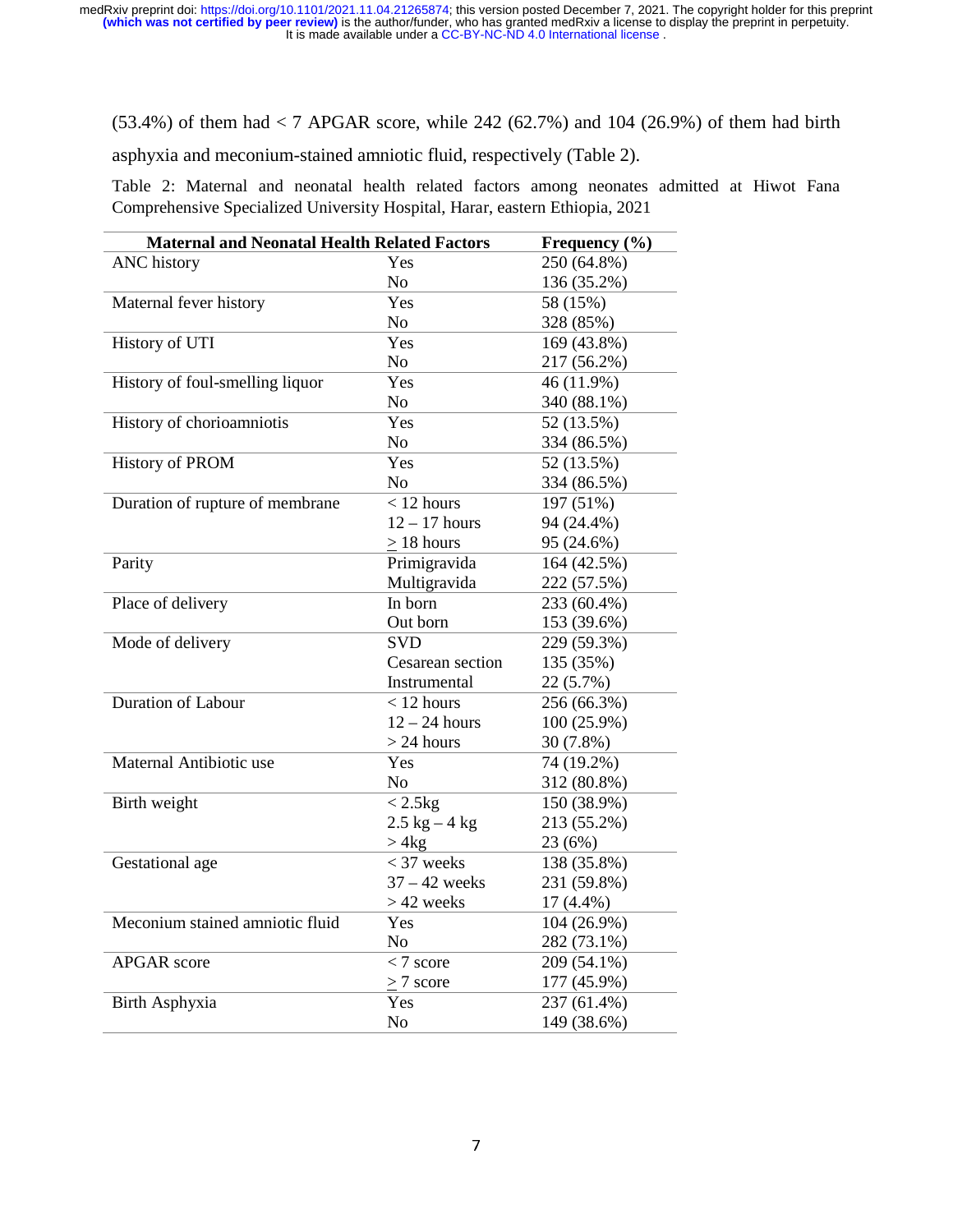It is made available under a [CC-BY-NC-ND 4.0 International license](http://creativecommons.org/licenses/by-nc-nd/4.0/) . **(which was not certified by peer review)** is the author/funder, who has granted medRxiv a license to display the preprint in perpetuity. medRxiv preprint doi: [https://doi.org/10.1101/2021.11.04.21265874;](https://doi.org/10.1101/2021.11.04.21265874) this version posted December 7, 2021. The copyright holder for this preprint



#### **Prevalence of Neonatal Sepsis Among Hospital Admitted Neonates**

Figure 1: Prevalence of neonatal sepsis among neonates admitted in NICU at HFCSUH, Harar, Eastern Ethiopia, 2017-2019.

Out of the total 386 admitted neonates, 205 (53.1%) of them had neonatal sepsis (Figure 1). Among these, the majority, 139 (67.8%) of them had early onset neonatal sepsis and the rest had late onset of neonatal sepsis. Among the neonates who had sepsis, 122 (59.5%) were males, while 83 (40.5%) were females.

#### **Factors Associated with Neonatal Sepsis Among Hospital Admitted Neonates**

In bivariate and multivariate analysis, neonatal and maternal factors were computed to assess factors associated with neonatal sepsis.

#### **Neonatal related factors associated with neonatal sepsis**

Preterm neonates were 8 (AOR: 8.1; 95% CI: 2.1,31.2) times more likely to develop neonatal sepsis than post term neonates. The odds of neonatal sepsis was 5 (AOR: 5.4; 95%CI: 1.5, 19.3) times among neonates born with  $\langle 2.5 \text{ kg}$  than neonates born with  $> 4 \text{ kg}$ . Neonates with birth asphyxia were 4 (AOR: 4.7; 95%CI: 1.6, 13.6) times more likely to get sepsis than those who had no birth asphyxia (Table 3).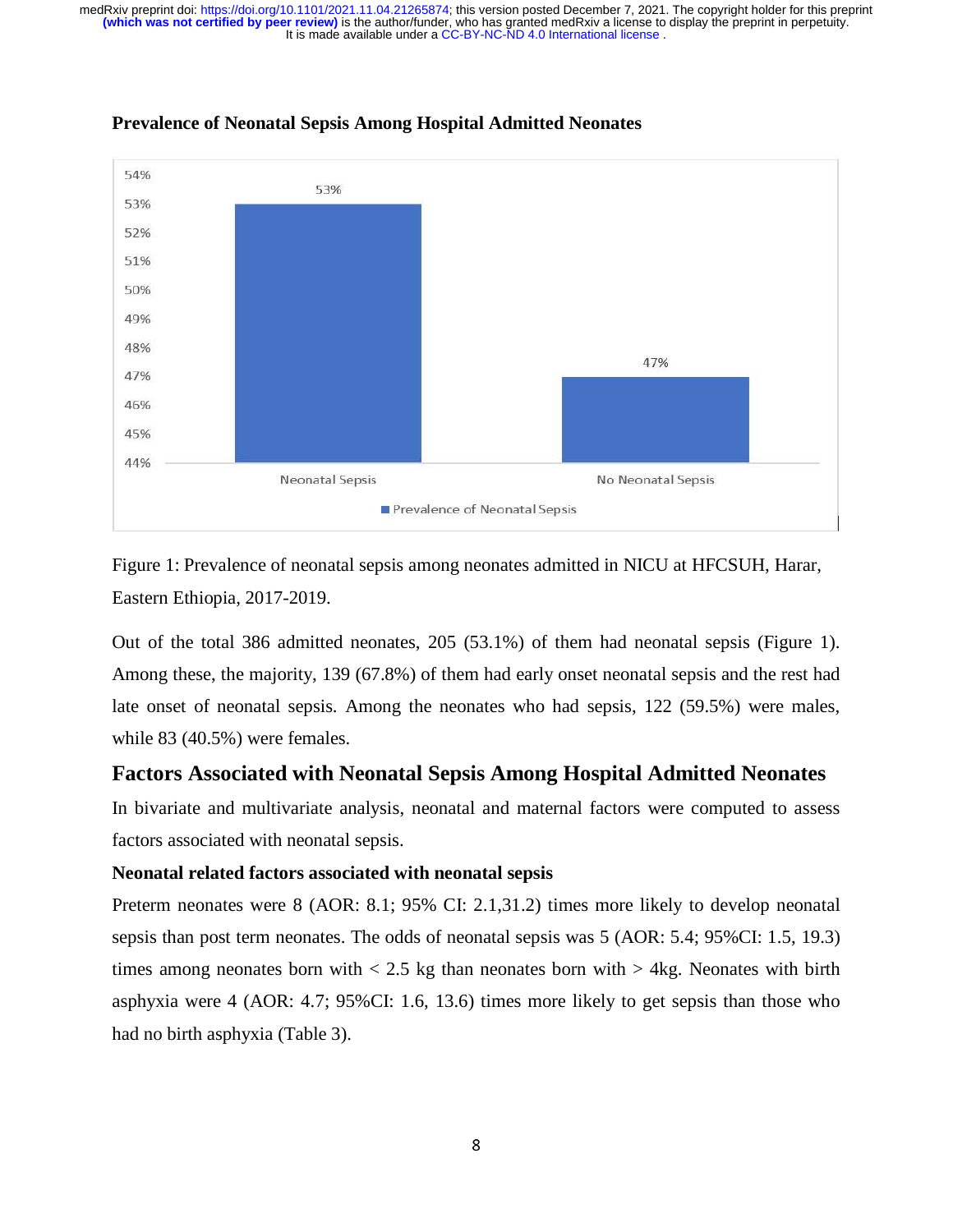| <b>Neonatal Factors</b><br>related with neonatal |               | <b>Neonatal Sepsis</b><br>$(N=386)$ | <b>COR</b><br>$(95\% : CI)$ | <b>P-value</b> | <b>AOR</b><br>$(95\% : CI)$ | P-value  |
|--------------------------------------------------|---------------|-------------------------------------|-----------------------------|----------------|-----------------------------|----------|
| sepsis                                           | Yes $(n=205)$ | No                                  |                             |                |                             |          |
|                                                  |               | $(n=181)$                           |                             |                |                             |          |
| Age of neonates                                  |               |                                     |                             |                |                             |          |
| $0 - 7$ days                                     | 189 (49%)     | 160(41.5%)                          | 1.5(0.8, 3.1)               | 0.209          | 0.97<br>(0.4,               | 0.95     |
| $8-28$ days                                      | $16(4.1\%)$   | 21 (5.4%)                           | 1                           |                | (2.6)                       |          |
| <b>Sex of neonates</b>                           |               |                                     |                             |                |                             |          |
| Male                                             | 122(31.6%)    | 112(29%)                            | 0.9(0.6, 1.4)               | 0.63           | 1.1(0.6, 2.0)               | 0.67     |
| Female                                           | 83 (21.5%)    | 69 (17.9%)                          | $\mathbf{1}$                |                |                             |          |
| <b>Gestational age</b>                           |               |                                     |                             |                |                             |          |
| $<$ 37 weeks                                     | 131 (33.9%)   | $7(1.8\%)$                          | 13(3.8, 44.8)               | 0.0001         | 8.1<br>(2.1,                | $0.003*$ |
| $37 - 42$ weeks                                  | 64 (16.6%)    | 167 (43.3%)                         | 0.26(0.1, 0.7)              | 0.011          | 31.2)                       | $0.021*$ |
| $>42$ weeks                                      | $10(2.6\%)$   | $7(1.8\%)$                          | 1                           |                | 0.3(0.1, 0.8)<br>1          |          |
| <b>Birth weight</b>                              |               |                                     |                             |                |                             |          |
| $<2.5~\mathrm{kg}$                               | 121(31.3%)    | 29(7.5%)                            | 19.8<br>(6.3,               | 0.0001         | $5.4$ $(1.5,$               | $0.01*$  |
| $2.5 - 4$ kg                                     | 80 (20.7%)    | 133 (34.4%)                         | 62.7)                       | 0.065          | 19.3)                       | 0.57     |
| > 4kg                                            | $4(1.03\%)$   | $19(4.9\%)$                         | 2.8(0.9, 8.7)<br>1          |                | 1.4(0.4, 4.7)               |          |
| <b>History of meconium-</b>                      |               |                                     |                             |                |                             |          |
| stained amniotic fluid                           |               |                                     |                             |                |                             |          |
| Yes                                              | 69 (45%)      | $35(9.1\%)$                         | 2.12(1.3, 3.4)              | 0.002          | 1.4(0.7, 2.8)               | 0.27     |
| N <sub>o</sub>                                   | 136 (35.2%)   | 146 (37.8%)                         | $\mathbf{1}$                |                | 1                           |          |
| <b>APGAR</b> score                               |               |                                     |                             |                |                             |          |
| <7 APGAR score                                   | 132 (34.2%)   | 77 (19.9%)                          | 2.4(1.6, 3.7)               | 0.0001         | 0.6(0.2, 1.5)               | 0.28     |
| >7 APGAR score                                   | 73 (18.9%)    | $104(26.9\%)$                       | $\mathbf{1}$                |                |                             |          |
| <b>Birth Asphyxia</b>                            |               |                                     |                             |                |                             |          |
| Yes                                              | 54 (14%)      | 95 (24.6%)                          | 3.1(2.0, 4.7)               | 0.0001         | 4.7<br>(1.6,                | $0.004*$ |
| N <sub>o</sub>                                   | 151 (39.1%)   | 86 (22.3%)                          | 1                           |                | 13.6)                       |          |
| <b>Place of Delivery</b>                         |               |                                     |                             |                |                             |          |
| Inborn                                           | 138 (35.7%)   | 95 (26.4%)                          | 1.9(1.2, 2.8)               | 0.003          | 1.7(0.9, 3.2)               | 0.068    |
| Out born                                         | 67(17.3%)     | 86 (22.3%)                          | $\mathbf{1}$                |                |                             |          |

Table 3: Factors associated with neonatal sepsis among neonates admitted in NICU at Hiwot Fana Comprehensive Specialized University Hospital, Harar, eastern Ethiopia, 2021

Note: \*bold, significant at <0.05; N, sample size; n, sub group sample

Abbreviations: AOR, adjusted odds ratio; COR, crude odds ratio; CI, confidence interval

#### **Maternal related factors associated with neonatal sepsis**

Neonates born from mothers living in urban areas were 74% (AOR: 0.26; 95%CI: 0.1, 0.5) less likely to develop neonatal sepsis than neonates whose mothers lived in rural areas. Neonates born from mothers who had attended ANC were 68% (AOR: 0.32; 95%CI: 0.2, 0.6) less likely to develop neonatal sepsis than those neonates whose mothers had not attended ANC. Neonates born with spontaneous vaginal delivery were 95.3% (AOR: 0.047; 95%CI: 0.01, 0.2) less likely to develop neonatal sepsis than neonates born with instrumental delivery. Similarly, neonates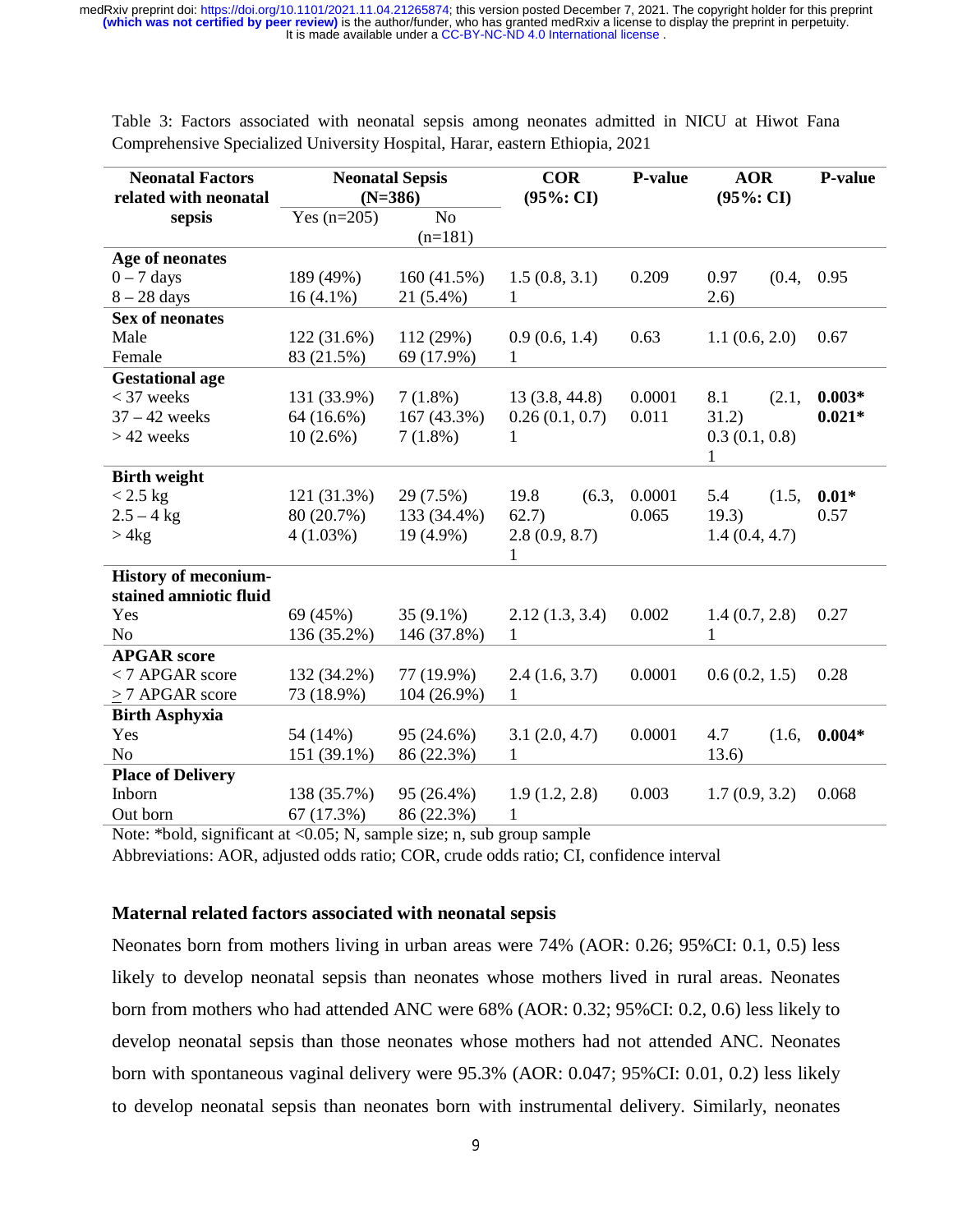born by cesarian section were 95% (AOR: 0.05; 95%CI: 0.01, 0.3) less likely to develop neonatal sepsis than neonates born by instrumental delivery.

Neonates born from mothers who had used antibiotics during pregnancy were 61% (AOR: 0.39; 95%CI: 0.2, 0.8) less likely to develop neonatal sepsis than neonates born from mothers who had not used antibiotics. Neonates born from mothers with a duration of rupture of membrane < 12 hours and 12 – 17 hours were 89% (AOR: 0.11; 95%CI: 0.05, 0.2), and 79% (AOR: 0.2; 95%CI: 0.1, 0.5) less likely to develop neonatal sepsis than neonates born from mothers with a duration of rupture of membrane > 18 hours, respectively (Table 4).

Table 4: Maternal factors associated with neonatal sepsis among neonates admitted in NICU at Hiwot Fana Comprehensive Specialized University Hospital, Harar, eastern Ethiopia, 2021

| <b>Factor related with</b>          | <b>Neonatal Sepsis</b> |              |                |                |                |                |
|-------------------------------------|------------------------|--------------|----------------|----------------|----------------|----------------|
| neonatal sepsis                     | $(N=386)$              |              | <b>COR</b>     | <b>P-value</b> | <b>AOR</b>     | <b>P-value</b> |
|                                     | Yes $(n=205)$          | No $(n=181)$ | $(95\% : CI)$  |                | $(95\% : CI)$  |                |
| Age of mother                       |                        |              |                |                |                |                |
| < 19                                | $12(3.1\%)$            | 11(2.83%)    | 1.1(0.4, 2.9)  | 0.86           | 1.44(0.3, 6.3) | 0.625          |
| $20 - 24$                           | 66 (17.1%)             | 63 (16.3%)   | 1.05(0.5, 2)   | 0.88           | 1.45(0.6, 3.8) | 0.449          |
| $25 - 29$                           | 92 (23.8%)             | 75 (19.4%)   | 1.2(0.6, 2.3)  | 0.52           | 1.9(0.8, 4.4)  | 0.142          |
| $30 - 34$                           | $10(2.6\%)$            | $7(1.8\%)$   | 1.4(0.5, 4.3)  | 0.53           | 1.2(0.3, 5.1)  | 0.83           |
| $\geq$ 35                           | 25 (6.5%)              | 25 (6.5%)    | $\mathbf{1}$   |                | $\mathbf{1}$   |                |
| <b>Residence</b>                    |                        |              |                |                |                |                |
| Urban                               | 48 (12.4%)             | 88 (22.8%)   | 0.3(0.2, 0.5)  | 0.0001         | 0.26(0.1, 0.5) | $0.0001*$      |
| Rural                               | 157 (40.7%)            | 93 (24.1%)   | 1              |                | 1              |                |
| <b>History of ANC</b>               |                        |              |                |                |                |                |
| Yes                                 | 112 (29%)              | 138 (35.8%)  | 0.3(0.2, 0.6)  | 0.0001         | 0.32(0.2, 0.6) | $0.0001*$      |
| No                                  | 93 (24.1%)             | 43 (11.1%)   | $\mathbf{1}$   |                | 1              |                |
| of<br><b>History</b><br>maternal    |                        |              |                |                |                |                |
| fever                               | $40(10.4\%)$           | 18 (4.7%)    | 1              |                | $\mathbf{1}$   |                |
| Yes                                 | 165 (42.7%)            | 163 (42.2%)  | 0.46(0.2, 0.8) | 0.01           | 1.3(0.5, 3.4)  | 0.546          |
| No                                  |                        |              |                |                |                |                |
| <b>History of UTI</b>               |                        |              |                |                |                |                |
| Yes                                 | $116(30.1\%)$          | 53 (13.7%)   | 3.1(2.1, 4.8)  | 0.0001         | 3.6(2.1, 6.1)  | $0.0001*$      |
| No                                  | 89 (23%)               | 128 (33.2%)  | 1              |                | 1              |                |
| <b>of</b><br><b>History</b><br>foul |                        |              |                |                |                |                |
| smelling                            | 33(8.5%)               | $13(3.4\%)$  | 1              |                | 1              |                |
| Yes                                 | 172 (44.6%)            | 168 (43.5%)  | 0.4(0.2, 0.8)  | 0.008          | 0.4(0.1, 1.3)  | 0.125          |
| No                                  |                        |              |                |                |                |                |
| <b>History of</b>                   |                        |              |                |                |                |                |
| chorioamniotis                      | $40(10.4\%)$           | $12(3.1\%)$  | $\mathbf{1}$   |                | $\mathbf{1}$   |                |
| Yes                                 | 165 (42.7%)            | 169 (43.8%)  | 0.3(0.1, 0.6)  | 0.0001         | 0.34(0.1, 1.1) | 0.079          |
| N <sub>o</sub>                      |                        |              |                |                |                |                |
| <b>History of PROM</b>              |                        |              |                |                |                |                |
| Yes                                 | $29(7.5\%)$            | 23 (6%)      | 1              |                | $\mathbf{1}$   |                |
| N <sub>o</sub>                      | 176 (45.6%)            | 158 (40.9%)  | 0.9(0.5, 1.6)  | 0.68           | 1.7(0.7, 4.1)  | 0.254          |
| <b>Duration of labour</b>           |                        |              |                |                |                |                |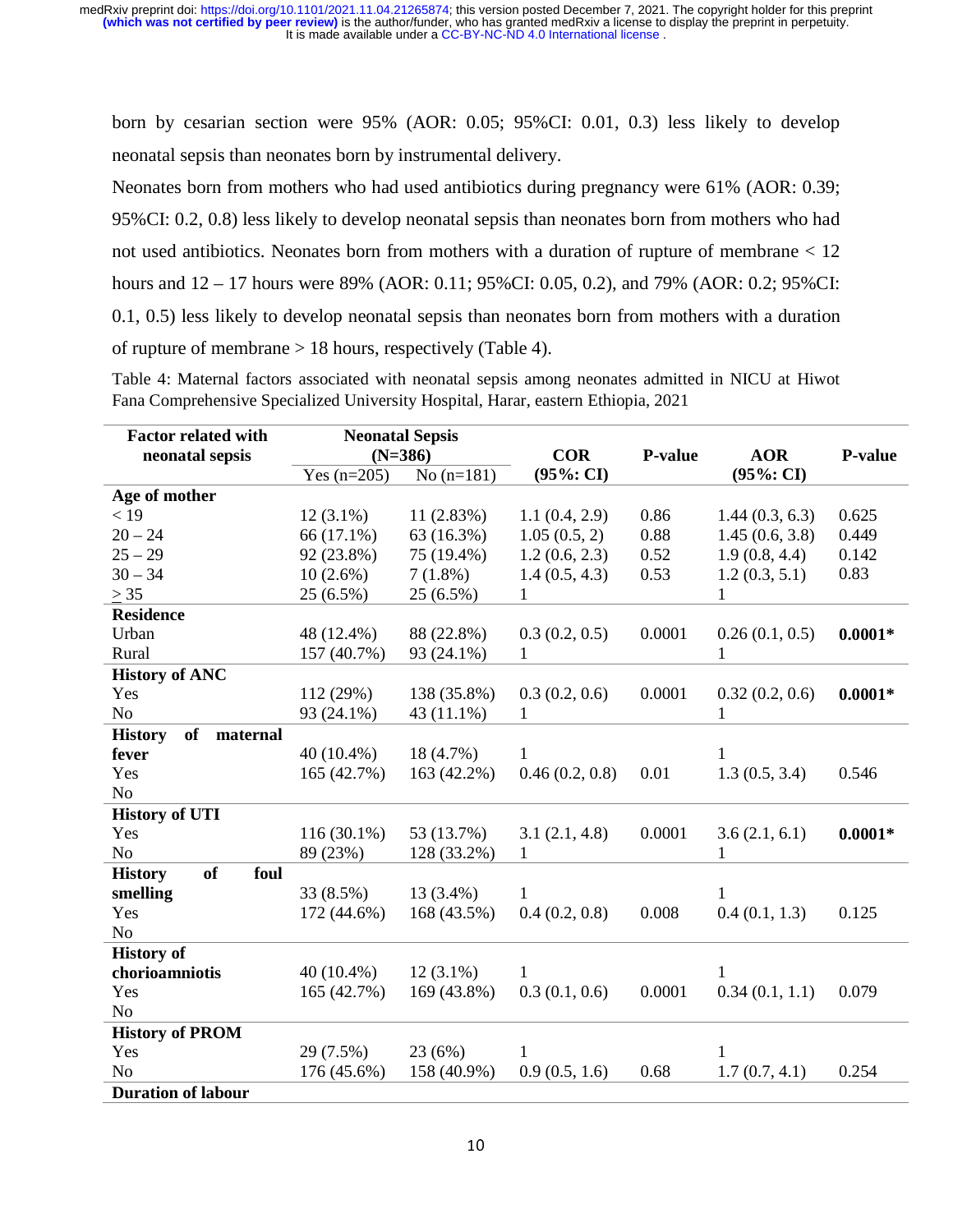It is made available under a [CC-BY-NC-ND 4.0 International license](http://creativecommons.org/licenses/by-nc-nd/4.0/) . **(which was not certified by peer review)** is the author/funder, who has granted medRxiv a license to display the preprint in perpetuity. medRxiv preprint doi: [https://doi.org/10.1101/2021.11.04.21265874;](https://doi.org/10.1101/2021.11.04.21265874) this version posted December 7, 2021. The copyright holder for this preprint

| $<$ 12 hours                   | 134 (34.8%) | 122(31.6%)  | 1.2(0.6, 2.6)  | 0.55   | 1.9(0.6, 5.3)  | 0.24      |
|--------------------------------|-------------|-------------|----------------|--------|----------------|-----------|
| $12 - 24$ hours                | 57 (14.8%)  | 43 (11.1%)  | 1.5(0.6, 3.4)  | 0.32   | 1.6(0.5, 4.7)  | 0.433     |
| $>$ 24 hours                   | $14(3.6\%)$ | $16(4.3\%)$ |                |        |                |           |
| <b>Parity</b>                  |             |             |                |        |                |           |
| Primigravida                   | 87 (22.5%)  | 77 (20%)    | 0.9(0.7, 1.5)  | 0.98   | 1.1(0.6, 2.1)  | 0.79      |
| Multigravida                   | 118 (30.6%) | 104 (26.9%) | 1              |        | 1              |           |
| <b>Mode of delivery</b>        |             |             |                |        |                |           |
| <b>SVD</b>                     | 122 (31.6%) | 107(27.7%)  | 0.11<br>(0.03, | 0.004  | 0.047(0.01,    | $0.0001*$ |
| Cesarean section               | 63(16.3%)   | 72 (18.7%)  | 0.5)           | 0.001  | 0.2)           | $0.001*$  |
| Instrumental delivery          | $20(5.2\%)$ | 2(0.52%)    | 0.09<br>(0.02, |        | 0.05<br>(0.01, |           |
|                                |             |             | (0.4)          |        | (0.3)          |           |
|                                |             |             |                |        | 1              |           |
| <b>Maternal antibiotic use</b> |             |             |                |        |                |           |
| Yes                            | 27 (7%)     | 47 (12.2%)  | 0.43(0.3, 0.7) | 0.002  | 0.39(0.2, 0.8) | $0.0001*$ |
| No.                            | 178 (46.1%) | 134 (34.7%) | 1              |        | 1              |           |
| Duration of rapture of         |             |             |                |        |                |           |
| membrane                       |             |             |                |        |                |           |
| $<$ 12 hours                   | 76 (19.7%)  | 121 (31.3%) | 0.11(0.6, 0.2) | 0.0001 | 0.11<br>(0.05, | $0.0001*$ |
| $12 - 17$ hours                | 48 (12.4%)  | 46 (11.9%)  | 0.18(0.1, 0.4) | 0.0001 | 0.2)           | $0.0001*$ |
| $>$ 18 hours                   | 81 (21%)    | $14(3.6\%)$ | 1              |        | 0.21(0.1, 0.5) |           |
|                                |             |             |                |        | T              |           |

Note: \*bold, significant at <0.05; N, sample size; n, sub group sample Abbreviations: AOR, adjusted odds ratio; COR, crude odds ratio; CI, confidence interval

## **Discussion**

In our findings, the prevalence of neonatal sepsis was 53.1%. Other similar studies conducted in different parts of Ethiopia indicated a higher prevalence of neonatal sepsis, 78.3% in Arba Minch.<sup>17</sup>, 77.9% in Shashamane<sup>16</sup>, 76.8% in Mekelle<sup>15</sup>, 64.8% in Gondar.<sup>14</sup> The reason for the low prevalence of neonatal sepsis in our finding compared to the above studies could be due to difference in population variation and due to the fact that our study was conducted in a specialized university referral hospital which has relatively better facilities and human resources. On the contrary, our study finding was higher than the finding reported from Wolaita Sodo,  $33.8\%$ <sup>13</sup>, These differences might be due to sociodemographic variation and sample size differences.

In our study, the prevalence of neonatal sepsis was higher among males than females 31.6%. This finding was consistent with studies conducted in Bahar Dar, Gondar and Arba Minch, 64%<sup>22</sup>, 41.1%<sup>14</sup>, and 58.2%<sup>17</sup>, respectively.

The prevalence of neonatal sepsis in this study was found to be higher, 49% among early neonates (0-7 days). A similar finding was also reported from other studies in West Showa, Arba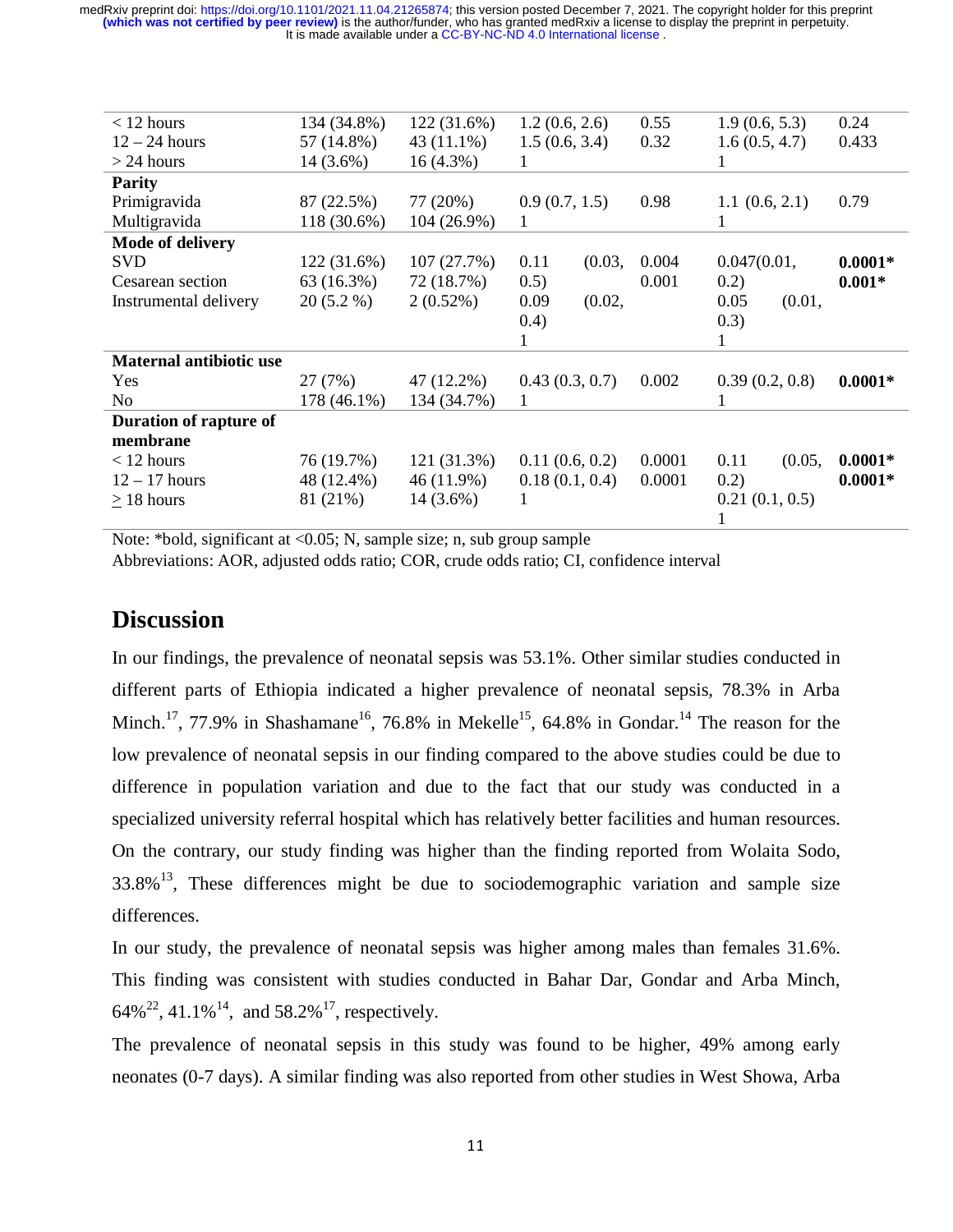Minch, Bahar Dar, Gondar, and Wolaita Sodo, which reported  $94.9\%^{20}$ ,  $84\%^{17}$ ,  $72.9\%^{22}$ , 48.2%<sup>14</sup>, and 40.4%<sup>13</sup>, respectively.

In our finding, preterm neonates were 8 times more likely to develop neonatal sepsis than post term neonates. This is consistent with study conducted in Debre Markos where preterm neonates were found to be 6 times more likely to develop neonatal sepsis. In addition, other studies also reported similar findings.  $2^{1, 23, 24}$ 

Our study revealed that the odds of neonatal sepsis was 5 times higher among neonates born with low birth weight. This is consistent with studies conducted in different parts of Ethiopia, in Durame, Arsi, Arba Minch, Jimma, and Gondar. 12, 17, 18, 24, 25

According to our study, neonates with birth asphyxia was 4 times more likely to develop neonatal sepsis than those who had no birth asphyxia. This is consistent with a study conducted in Shashamane.<sup>16</sup>

In our study, neonates born from mothers who had ANC follow up were 68% less likely to develop neonatal sepsis than those neonates whose mothers had not ANC follow up. This result was consistent with study conducted in west Shewa, Oromia Region.<sup>20</sup>

Our study revealed that, neonates born from mothers who had a history of UTI were 3 times more likely to develop neonatal sepsis than neonates born from mothers who had no history of UTI. This finding was consistent with similar studies conducted in Ethiopia; in Durame<sup>18</sup>, Gondar<sup>14</sup> and Mekelle.<sup>15</sup>

Our study findings indicated that neonates who were born by SVD and Cesarian section were found to be 95.3% and 95% less likely to get neonatal sepsis than children born by instrumental delivery, respectively. This finding was contradictory to the finding reported in Gondar, which reported that neonates born by cesarian section were more likely to develop neonatal sepsis than neonates born by SVD and instrumental delivery.<sup>25</sup> This difference could be due to a difference in population and sample size variation.

In our study, neonates born of mothers who had a duration of rupture membrane < 12 hours and 12 – 17 hours were 89% and 79% less likely to have neonatal sepsis than those neonates born of mothers with a duration of rupture of membrane  $\geq 18$  hours. Similar findings were also reported from studies in Arba Minch<sup>17</sup> and Debre Markos, Ethiopia<sup>21</sup>.

In our study, neonates born from mothers who had a history of antibiotic use were 61% less likely to have neonatal sepsis than those born from mothers who had no history of antibiotic use.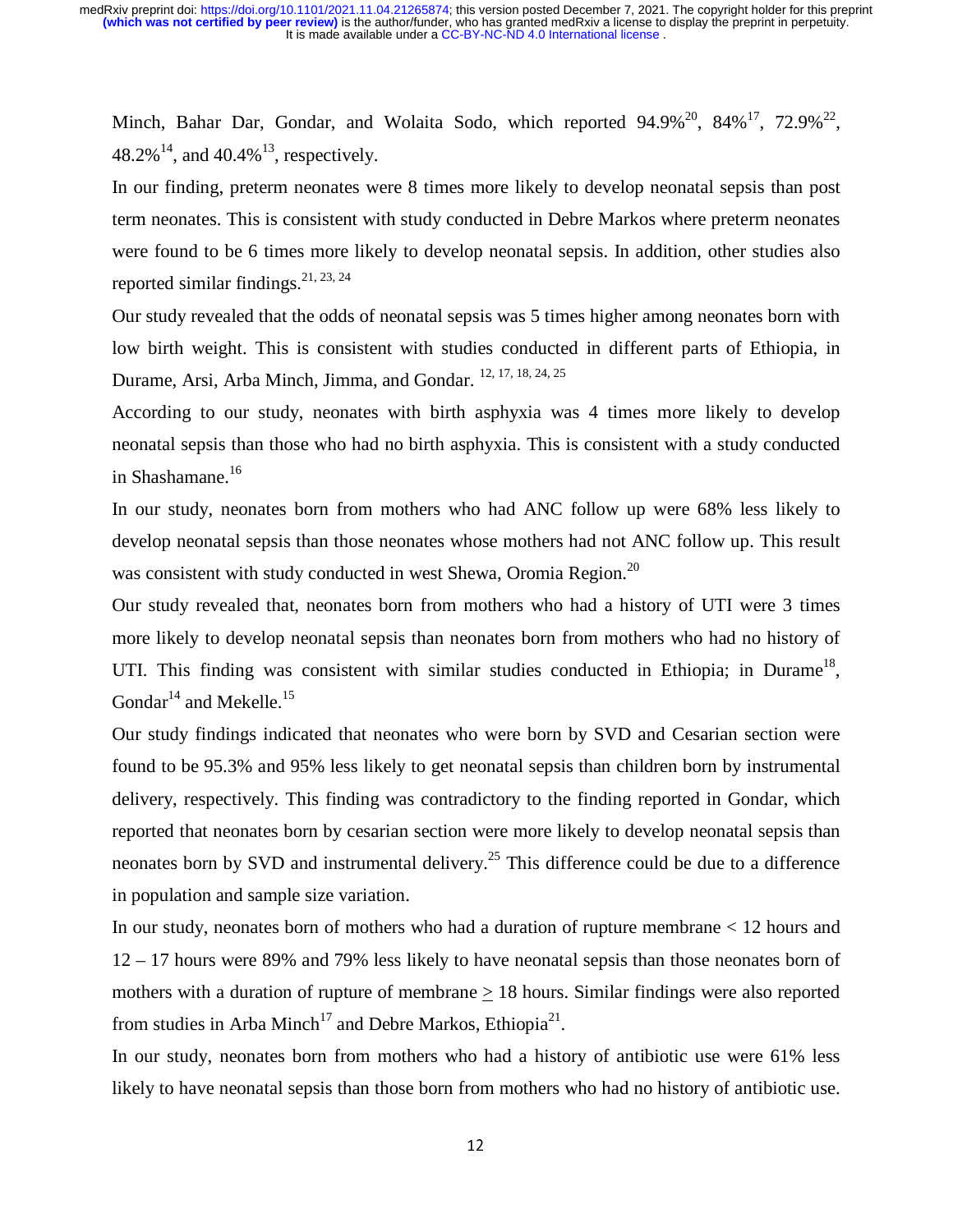Similarly, neonates born from mothers who lived in urban areas were 74% less likely to have neonatal sepsis than neonates born from mothers living in rural areas. These two factors were the only variables which had a significant association with neonatal sepsis and which were not reported in other similar studies.

## **Conclusion**

Overall, the magnitude of neonatal sepsis was high and it was more prevalent among male neonates. Among neonatal factors; being preterm, low birth weight and having birth asphyxia were found to significantly increase the odds of neonatal sepsis. Among maternal factors; urban residence, having ANC follow up, give birth by SVD and CS, history of antibiotic use and having rupture of membrane  $\langle$  18 hours were found to significantly decrease the odds of neonatal sepsis.

Provision of neonatal and obstetrics care as per standard during in pre, intra and postnatal period. Training of health professionals on infection prevention and safe delivery practice should be provided.

## **Limitation of the study**

The research was conducted using secondary data, which is difficult to generalize to the general population. The study used a cross-sectional study design. Therefore, there is a temporal issue.

## **Abbreviations**

CEO, Chief Executive Officer; CS, Cesarian Section; NICU, Neonatal Intensive Care Unit; HFCSUH, Hiwot Fana Comprehensive Specialized University Hospital; IHREC, Institutional Health Research Ethical Committee; PROM, Premature Rupture of Membrane; SDGs, Sustainable Developmental Goals; SVD, Spontaneous Vaginal Delivery; SPSSs, Statistical Package for Social Science; SSA, sub-Saharan Africa

## **Acknowledgments**

We thank Almighty God. Also, we would like to extend thanks to Hiwot Fana Comprehensive specialized University Hospital.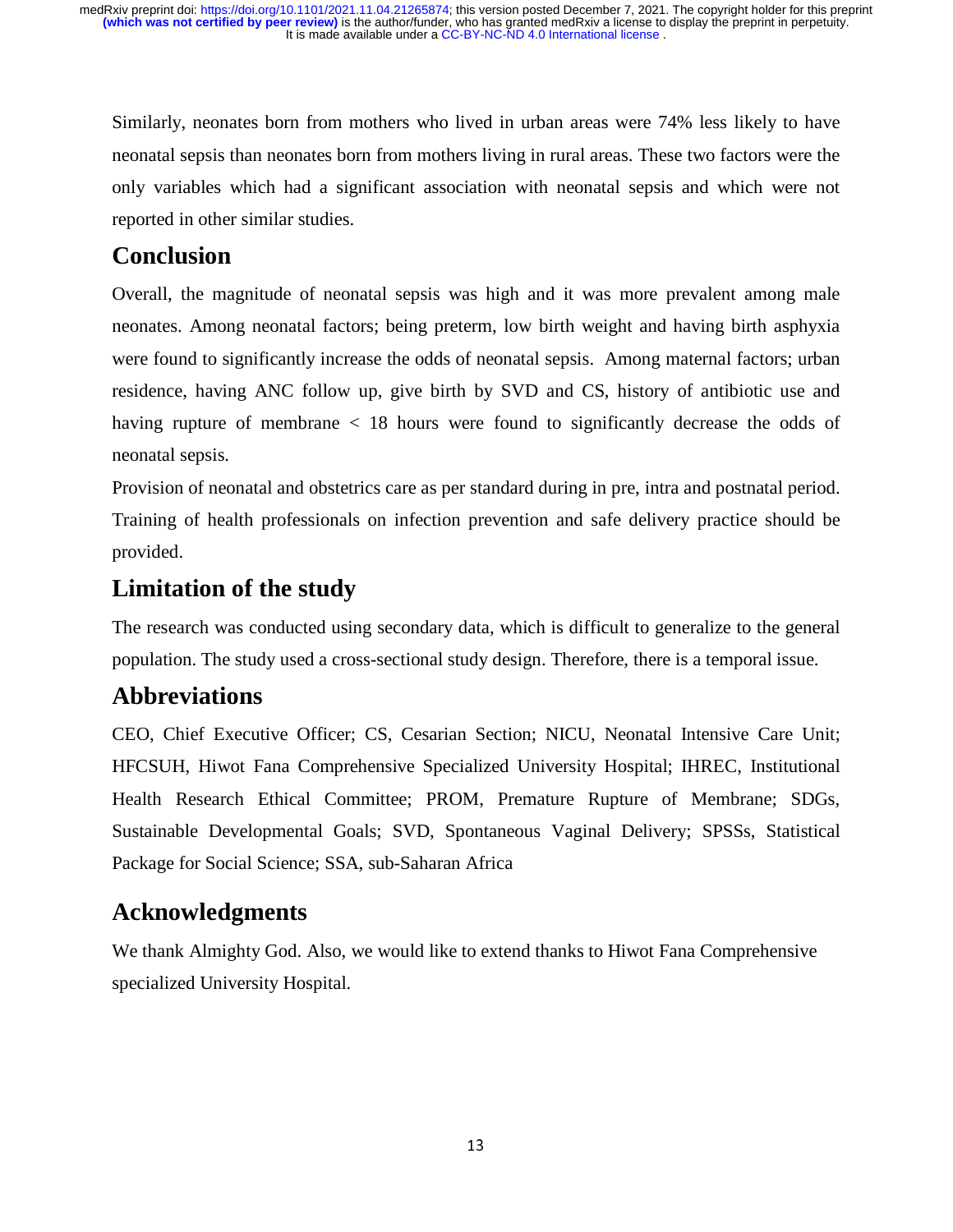## **Disclosure**

## **Ethics approval**

Ethical Approval letter was obtained from Rift Valley University IHREC with reference no. IHREC 0015/02/01/2020, and consent was obtained to collect data. Confidentiality of all information had been maintained.

## **Consent to participate**

Not applicable

## **Consent for publication**

Not applicable

## **Data availability**

Any time, the corresponding author provides an additional resource on request.

## **Conflict of interests**

The authors declare that they have no conflict of interests.

### **Funding source**

There is no funding source.

## **Author contributions**

AA MY, and AD participated in the study from inception to design, acquisition of data, analysis, and interpretation of the results.

## **Reference**

- 1. Geme, R.M.K.J.S., *Nelson Textbook of Pediatrics, 2-Volume Set*. 2019: Publisher: Elsevier.
- 2. Singer, M., et al., *The third international consensus definitions for sepsis and septic shock (Sepsis-3).* Jama, 2016. **315**(8): p. 801-810.
- 3. WHO. *Sepsis*. WHO Sepsis Response 2020 [cited 2020; the Seventieth World Health Assembly adopted Resolution ]. Available from: https://www.who.int/news-room/fact-sheets/detail/sepsis
- 4. Seale, A.C., et al., *Estimates of possible severe bacterial infection in neonates in sub-Saharan Africa, south Asia, and Latin America for 2012: a systematic review and meta-analysis.* Lancet Infect Dis, 2014. **14**(8): p. 731-741.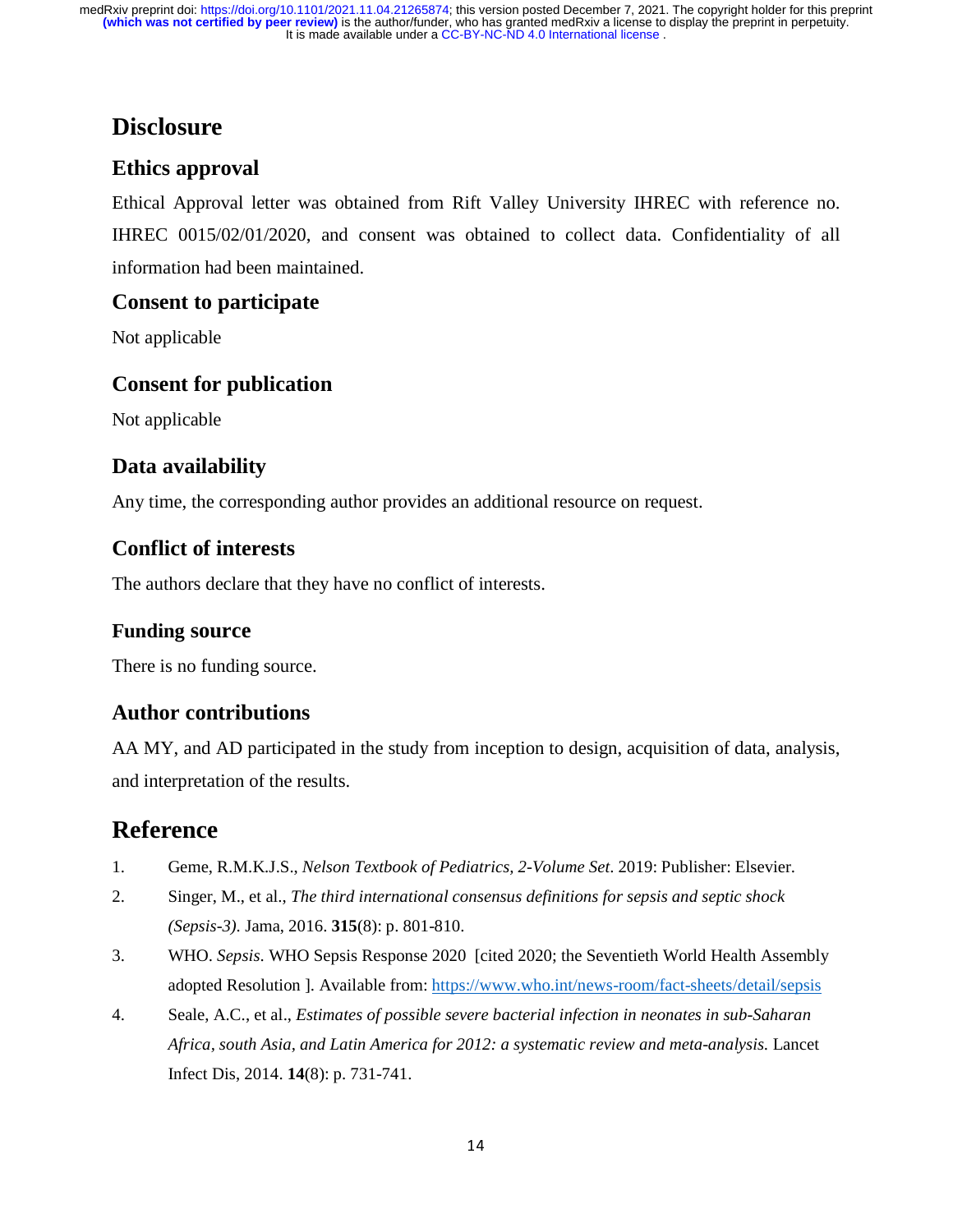- 5. Organization, W.H., *Global report on the epidemiology and burden of sepsis: Current evidence, identifying gaps and future directions.* 2020.
- 6. IGME), U.N.I.-a.G.f.C.M.E.U., *Levels and Trends in Child Mortality: Report 2019*, in *estimates developed by the United Nations Inter-agency Group for Child Mortality Estimation*. 2020: New York, USA.
- 7. Lawn, J.E., et al., *Every Newborn: progress, priorities, and potential beyond survival.* Lancet, 2014. **384**(9938): p. 189-205.
- 8. Rudd, K.E., et al., *Global, regional, and national sepsis incidence and mortality, 1990–2017: analysis for the Global Burden of Disease Study.* The Lancet, 2020. **395**(10219): p. 200-211.
- 9. Ranjeva, S.L., B.C. Warf, and S.J. Schiff, *Economic burden of neonatal sepsis in sub-Saharan Africa.* BMJ Glob Health, 2018. **3**(1): p. e000347.
- 10. Ethiopian Public Health Institute, E., F. Federal Ministry of Health, and Icf, *Ethiopia Mini Demographic and Health Survey 2019*. 2021, EPHI/FMoH/ICF: Addis Ababa, Ethiopia.
- 11. Central Statistical Agency (CSA), a.I., *Ethiopia Demographic and Health Survey 2016: Key Indicators Report*. 2016, CSA and ICF: Addis Ababa, Ethiopia, and Rockville, Maryland, USA.
- 12. Debelew, G.T., M.F. Afework, and A.W. Yalew, *Determinants and causes of neonatal mortality in Jimma zone, southwest Ethiopia: a multilevel analysis of prospective follow up study.* PloS one, 2014. **9**(9): p. e107184.
- 13. Mersha, A., et al., *Neonatal sepsis and associated factors among newborns in hospitals of Wolaita Sodo Town, Southern Ethiopia.* Research and reports in neonatology, 2019. **9**: p. 1.
- 14. Agnche, Z., H.Y. Yeshita, and K.A. Gonete, *Neonatal sepsis and its associated factors among neonates admitted to neonatal intensive care units in primary hospitals in central gondar zone, northwest ethiopia, 2019.* Infection and Drug Resistance, 2020. **13**: p. 3957.
- 15. Gebremedhin, D., H. Berhe, and K. Gebrekirstos, *Risk factors for neonatal sepsis in public hospitals of Mekelle City, North Ethiopia, 2015: unmatched case control study.* PloS one, 2016. **11**(5): p. e0154798.
- 16. Getabelew, A., et al., *Prevalence of neonatal sepsis and associated factors among neonates in neonatal intensive care unit at selected governmental hospitals in Shashemene Town, Oromia Regional State, Ethiopia, 2017.* International journal of pediatrics, 2018. **2018**.
- 17. Mustefa, A., A. Abera, and A. Aseffa, *Prevalence of neonatal sepsis and associated factors amongst neonates admitted in arbaminch general hospital, arbaminch, southern Ethiopia, 2019.* J Pediatr Neonatal Care, 2020. **10**(1): p. 1-7.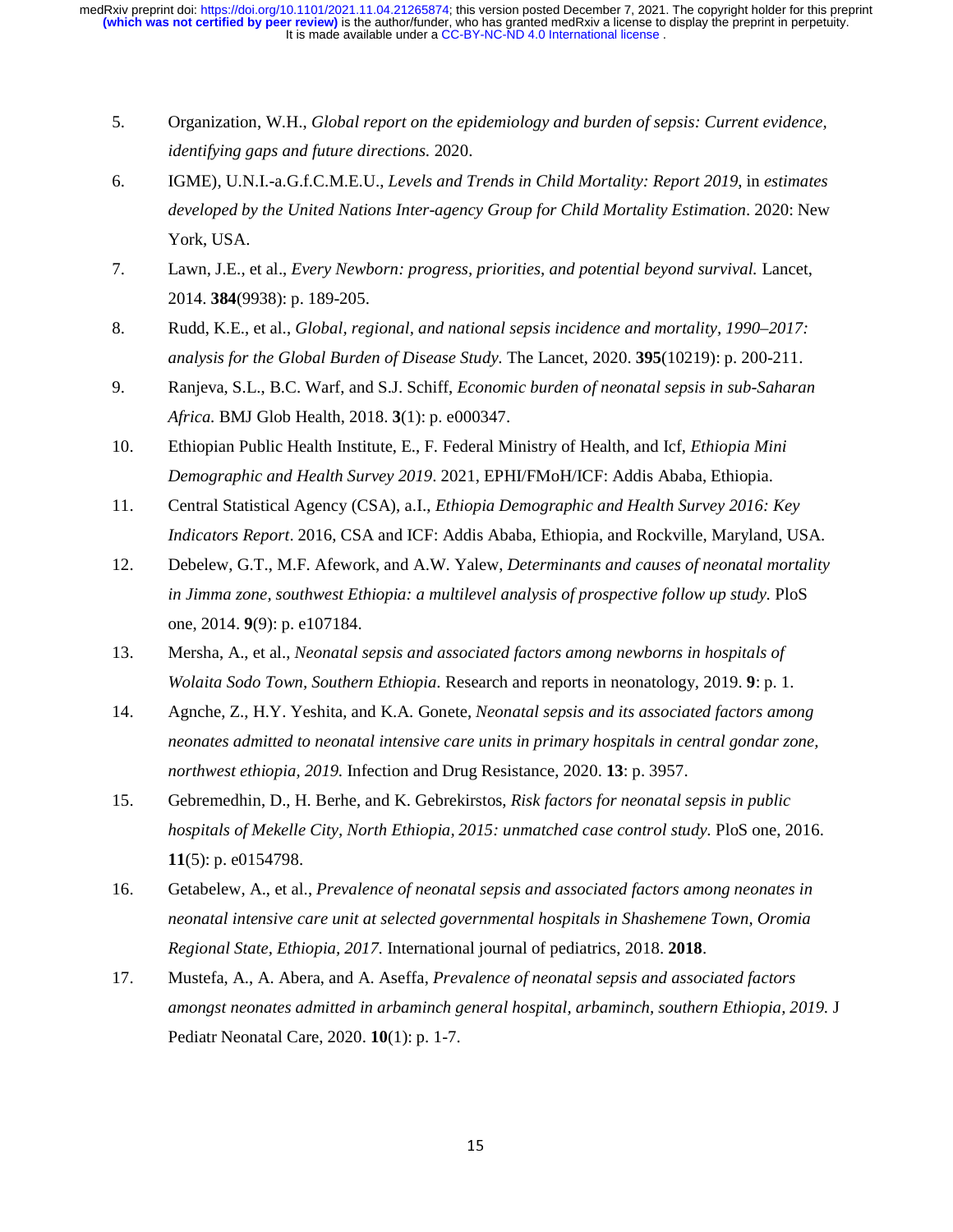- 18. Dirirsa, D.E., B. Dibaba Degefa, and A.D. Gonfa, *Determinants of neonatal sepsis among neonates delivered in Southwest Ethiopia 2018: A case-control study.* SAGE Open Medicine, 2021. **9**: p. 20503121211027044.
- 19. Akalu, T.Y., et al., *Predictors of neonatal sepsis in public referral hospitals, Northwest Ethiopia: A case control study.* Plos one, 2020. **15**(6): p. e0234472.
- 20. Bulto, G.A., et al., *Determinants of Neonatal Sepsis among Neonates Admitted to Public Hospitals in Central Ethiopia: Unmatched Case-control Study.* Global Pediatric Health, 2021. **8**: p. 2333794X211026186.
- 21. Alemu, M., et al., *Determinants of neonatal sepsis among neonates in the northwest part of Ethiopia: case-control study.* Italian journal of pediatrics, 2019. **45**(1): p. 1-8.
- 22. Tewabe, T., et al., *Clinical outcome and risk factors of neonatal sepsis among neonates in Felege Hiwot referral Hospital, Bahir Dar, Amhara Regional State, North West Ethiopia 2016: a retrospective chart review.* BMC Research Notes, 2017. **10**(1): p. 265.
- 23. Gebrehiwot, A., et al., *Bacterial profile and drug susceptibility pattern of neonatal sepsis in Gondar University Hospital, Gondar Northwest Ethiopia.* Der Pharmacia Lettre, 2012. **4**(6): p. 1811-1816.
- 24. Sorsa, A., *Epidemiology of neonatal sepsis and associated factors implicated: observational study at neonatal intensive care unit of Arsi University Teaching and Referral Hospital, South East Ethiopia.* Ethiopian journal of health sciences, 2019. **29**(3).
- 25. Moges, F., et al., *Bacterial etiologic agents causing neonatal sepsis and associated risk factors in Gondar, Northwest Ethiopia.* BMC pediatrics, 2017. **17**(1): p. 1-10.